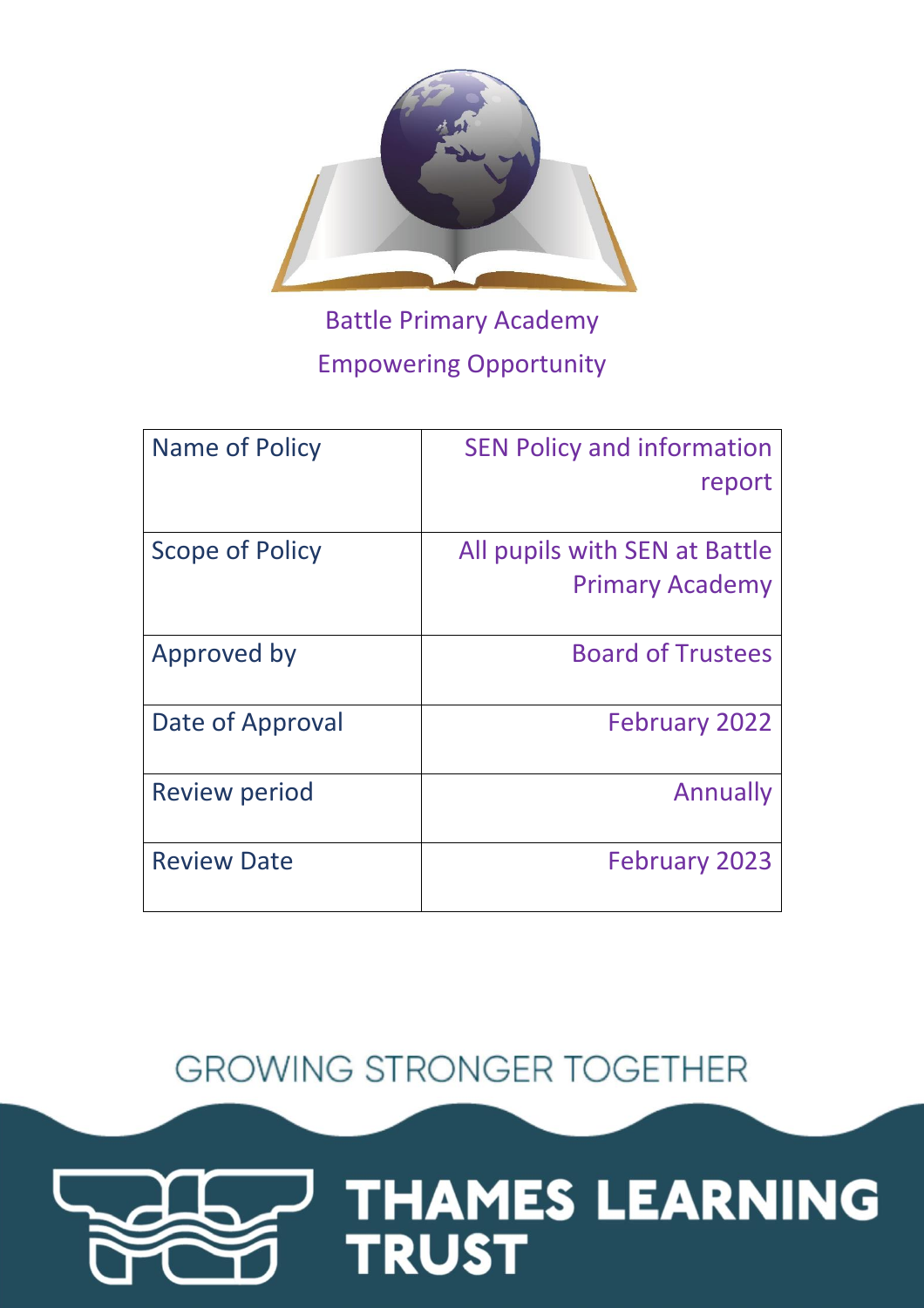# **Contents**

# <span id="page-1-0"></span>**1. Aims**

Our SEND policy and information report aims to:

- <span id="page-1-1"></span>remove barriers to achievement and learning;
- enable every pupil to experience success;
- promote individual confidence and a positive attitude;
- ensure that all pupils, whatever their SEND, receive appropriate educational provision through a broad and balanced curriculum that is relevant and differentiated, and that demonstrates coherence and progression in learning;
- give pupils with SEND equal opportunities to take part in all aspects of the school's provision, as far as is appropriate;
- identify, assess, record, and regularly review pupils' progress and needs;
- involve parents/carers in planning and supporting at all stages of the pupil's development;
- work collaboratively with parents/carers, other professionals and support services including the Educational Psychology Service;
- ensure that the responsibility held by all staff and the trustee responsible for SEND is implemented and maintained;

# **2. Legislation and guidance**

This policy and information report is based on the statutory Special Educational Needs and Disability (SEND) Code of [Practice](https://www.gov.uk/government/uploads/system/uploads/attachment_data/file/398815/SEND_Code_of_Practice_January_2015.pdf) and the following legislation:

- [Part 3 of the Children and Families Act 2014](http://www.legislation.gov.uk/ukpga/2014/6/part/3), which sets out schools' responsibilities for pupils with SEN and disabilities
- [The Special Educational Needs and Disability Regulations 2014](http://www.legislation.gov.uk/uksi/2014/1530/contents/made), which set out schools' responsibilities for education, health and care (EHC) plans, SEND co-ordinators (SENDCOs) and the SEN information report

<span id="page-1-2"></span>This policy also complies with our funding agreement and articles of association.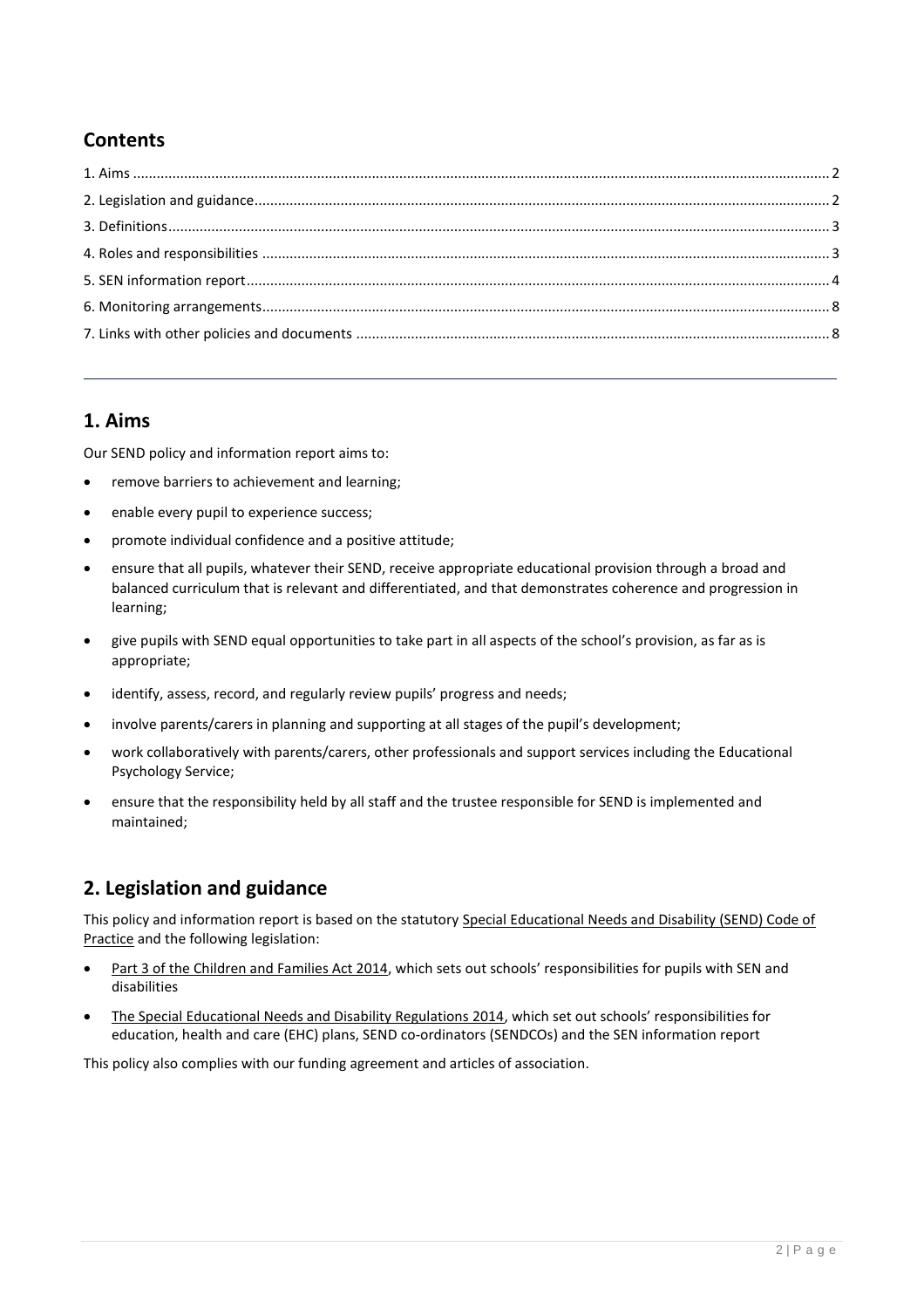# **3. Definitions**

A pupil has SEND if they have a learning difficulty or disability which calls for special educational provision to be made for them.

They have a learning difficulty or disability if they have:

- A significantly greater difficulty in learning than the majority of the others of the same age, or
- A disability which prevents or hinders them from making use of facilities of a kind generally provided for others of the same age in mainstream schools

Special educational provision is educational or training provision that is additional to, or different from, that made generally for other children or young people of the same age by mainstream schools.

# <span id="page-2-0"></span>**4. Roles and responsibilities**

## **4.1 The SENDCo**

The SENDCo is Catherine Hudson.

Her contact details are:

Email: [chudson@battleprimary.co.uk](mailto:chudson@battleprimary.co.uk)

Telephone: 0118 937 5421

They will:

- Work with the Principal to determine the strategic development of the SEND policy and provision in the school
- Have day-to-day responsibility for the operation of this SEND policy and the co-ordination of specific provision made to support individual pupils with SEND, including those who have EHC plans
- Provide professional guidance to colleagues and work with staff, parents, and other agencies to ensure that pupils with SEND receive appropriate support and high quality teaching
- Advise on the graduated approach to providing SEND support
- Advise on the deployment of the school's delegated budget and other resources to meet pupils' needs effectively
- Be the point of contact for external agencies, especially the local authority and it's support services
- Liaise with potential next providers of education to ensure pupils and their parents are informed about options and a smooth transition is planned
- Work with the Principal and governing board to ensure that the school meets its responsibilities under the Equality Act 2010 with regard to reasonable adjustments and access arrangements **II** Ensure the school keeps the records of all pupils with SEND up to date

# **4.2 The Chief Executive Officer**

The Chief Executive Officer will:

- Help to raise awareness of SEND issues at trustee meetings
- Monitor the quality and effectiveness of SEN and disability provision within the school and update the trustees on this
- Work with the Principal and SENDCo to determine the strategic development of the SEND policy and provision in the school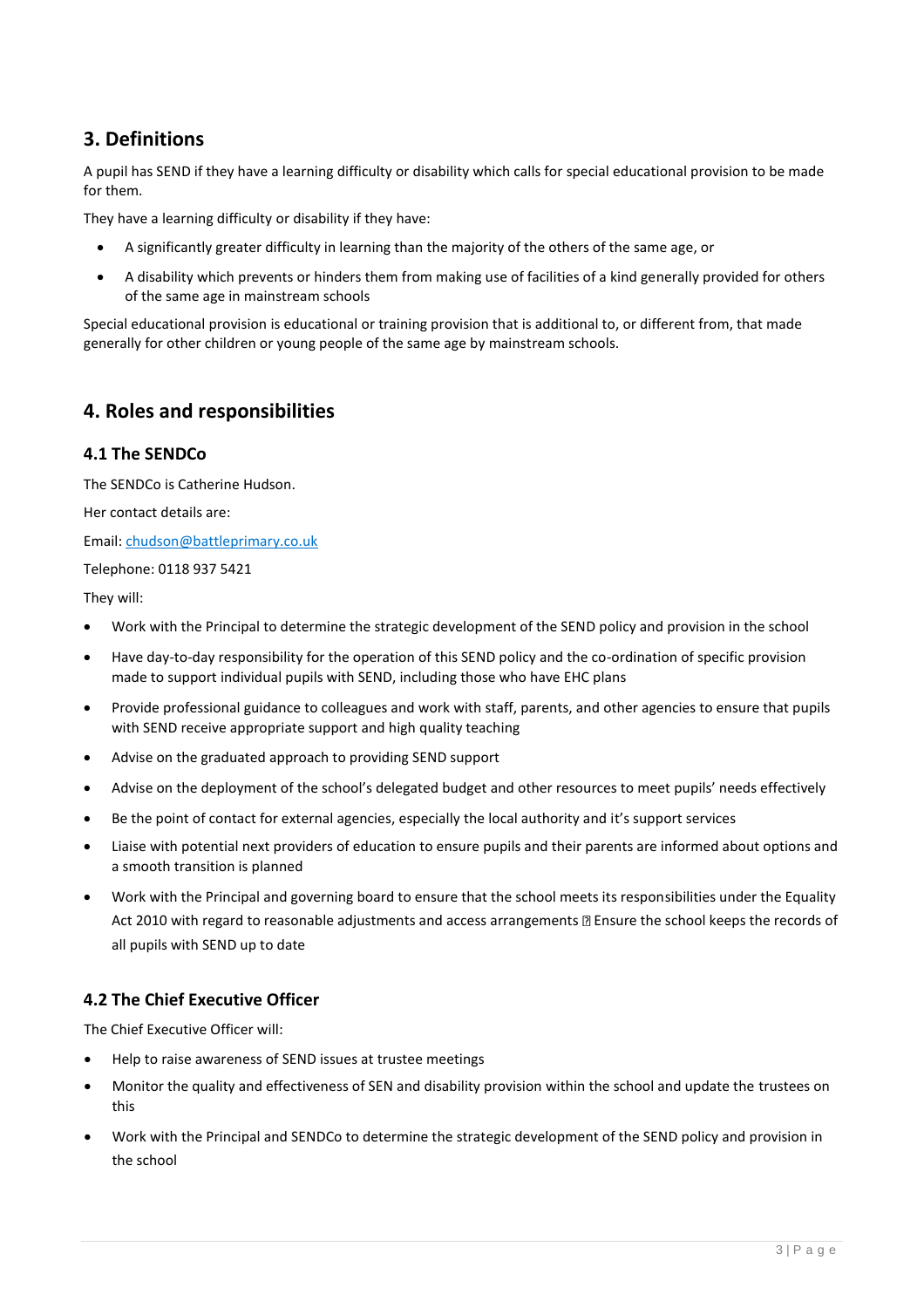# **4.3 The Principal**

The Principal will:

- Work with the SENDCo and CEO to determine the strategic development of the SEND policy and provision in the school
- Have overall responsibility for the provision and progress of learners with SEN and/or a disability

### **4.4 Class teachers**

Each class teacher is responsible for:

- The progress and development of every pupil in their class
- Working closely with any teaching assistants or specialist staff to plan and assess the impact of support and interventions, and how they can be linked to classroom teaching
- Working with the SENDCO to review each pupil's progress and development and decide on any changes to provision
- <span id="page-3-0"></span>Ensuring they follow this SEND policy

# **5. SEN information report**

#### **5.1 The kinds of SEN that are provided for**

Our school currently provides additional and/or different provision for a range of needs, including:

- Communication and interaction, for example, autistic spectrum disorder, Asperger's Syndrome, speech and language difficulties
- Cognition and learning, for example, dyslexia, dyspraxia
- Social, emotional and mental health difficulties, for example, attention deficit hyperactivity disorder (ADHD)
- Sensory and/or physical needs, for example, visual impairments, hearing impairments, processing difficulties, epilepsy
- Moderate/severe/profound and multiple learning difficulties

## **5.2 Identifying pupils with SEN and assessing their needs**

We will assess each pupil's current skills and levels of attainment on entry, which will build on previous settings and Key Stages, where appropriate. Class teachers will make regular assessments of progress for all pupils and identify those whose progress:

- Is significantly slower than that of their peers starting from the same baseline
- Fails to match or better the child's previous rate of progress
- Fails to close the attainment gap between the child and their peers
- Widens the attainment gap

This may include progress in areas other than attainment, for example, social needs.

Slow progress and low attainment will not automatically mean a pupil is recorded as having SEN/D.

When deciding whether special educational provision is required, we will start with the desired outcomes, including the expected progress and attainment, and the views and the wishes of the pupil and their parents. We will use this to determine the support that is needed and whether we can provide it by adapting our core offer, or whether something different or additional is needed.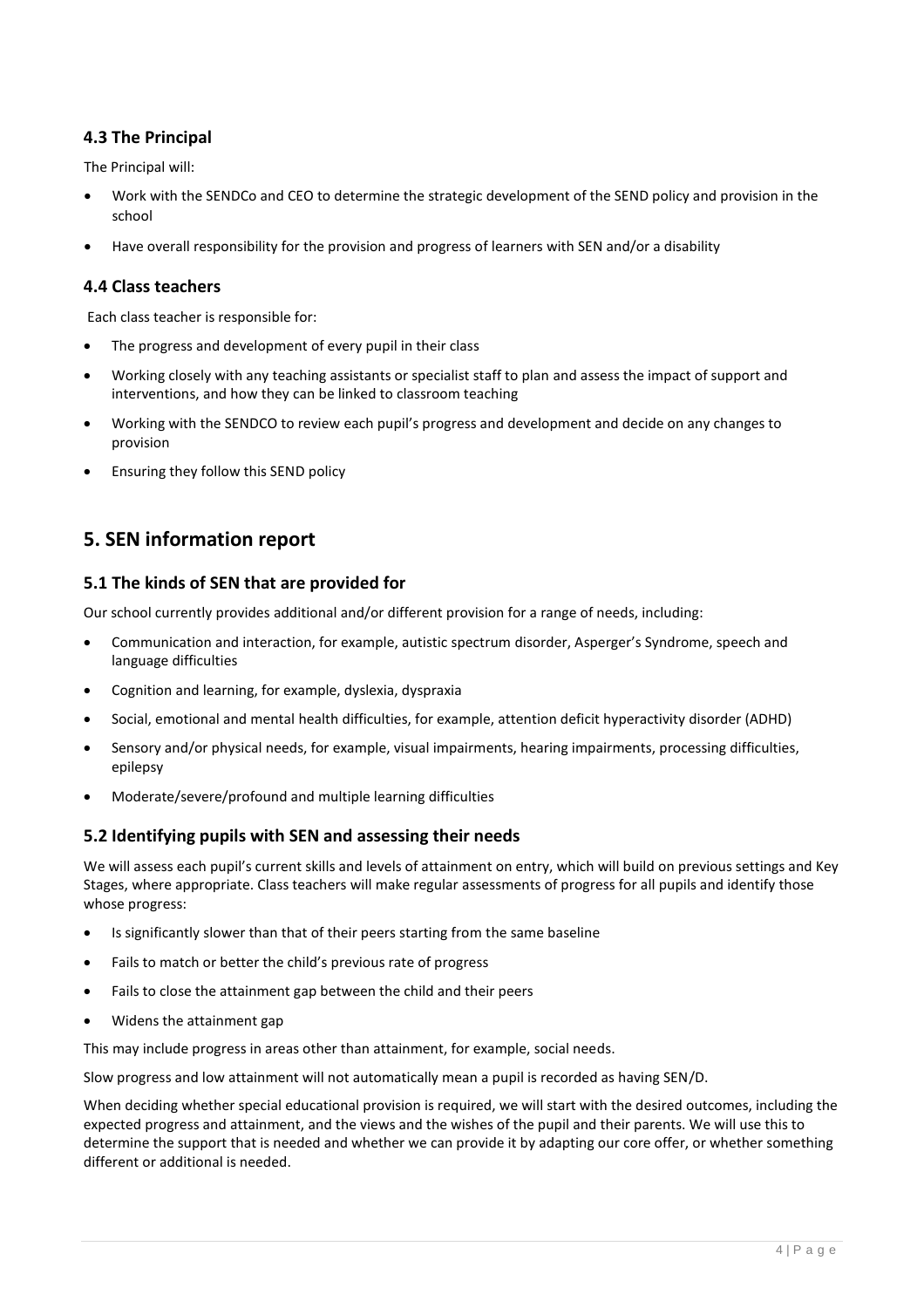## **5.3 Consulting and involving pupils and parents**

We will have an early discussion with the pupil and their parents when identifying whether they need special educational provision. These conversations will make sure that:

- Everyone develops a good understanding of the pupil's areas of strength and difficulty
- We take into account the parents' concerns
- Everyone understands the agreed outcomes sought for the child
- Everyone is clear on what the next steps are

Notes of these early discussions will be added to the pupil's record and given to their parents.

We will formally notify parents when it is decided that a pupil will receive SEN support.

### **5.4 Assessing and reviewing pupils' progress towards outcomes**

We will follow the graduated approach and the four-part cycle of **assess, plan, do, review**.

The class or subject teacher will work with the SENDCO to carry out a clear analysis of the pupil's needs. This will draw on:

- The teacher's assessment and experience of the pupil
- Their previous progress and attainment or behaviour
- Other teachers' assessments, where relevant
- The individual's development in comparison to their peers and national data
- The views and experience of parents
- The pupil's own views
- Advice from external support services, if relevant

The assessment will be reviewed regularly.

All teachers and support staff who work with the pupil will be made aware of their needs, the outcomes sought, the support provided, and any teaching strategies or approaches that are required. We will regularly review the effectiveness of the support and interventions, and their impact on the pupil's progress.

#### **5.5 Supporting pupils moving between phases and preparing for adulthood**

We will share information with the school or other setting the pupil is moving to following county procedures, for example, meet with representatives from local secondary schools for consultation and ensure there are opportunities for all pupils to visit their prospective Secondary School. Pupils with SEND will be given additional visits, if required, so that they will become more confident in the new situation.

For pupils with an Education, Health and Care Plan (EHC), the pupil's EHC is amended by 15th February of the year of transfer. It must be amended in the light of the recommendations of the annual review in the Autumn Term. The SENDCO of the receiving school, where possible, attends the final annual review of Year 6 pupils with Education, Health and Care Plan for whom the particular school has been named. Procedures including CAF and TAC are in place to ensure smooth transitions.

#### **Transfer within the School**

Teachers liaise closely when pupils transfer to another class within the school and transition will be carefully structured. Meetings are arranged wherever possible between the staff involved in monitoring the pupil's progress.

#### **5.6 Our approach to teaching pupils with SEN**

Teachers are responsible and accountable for the progress and development of all the pupils in their class.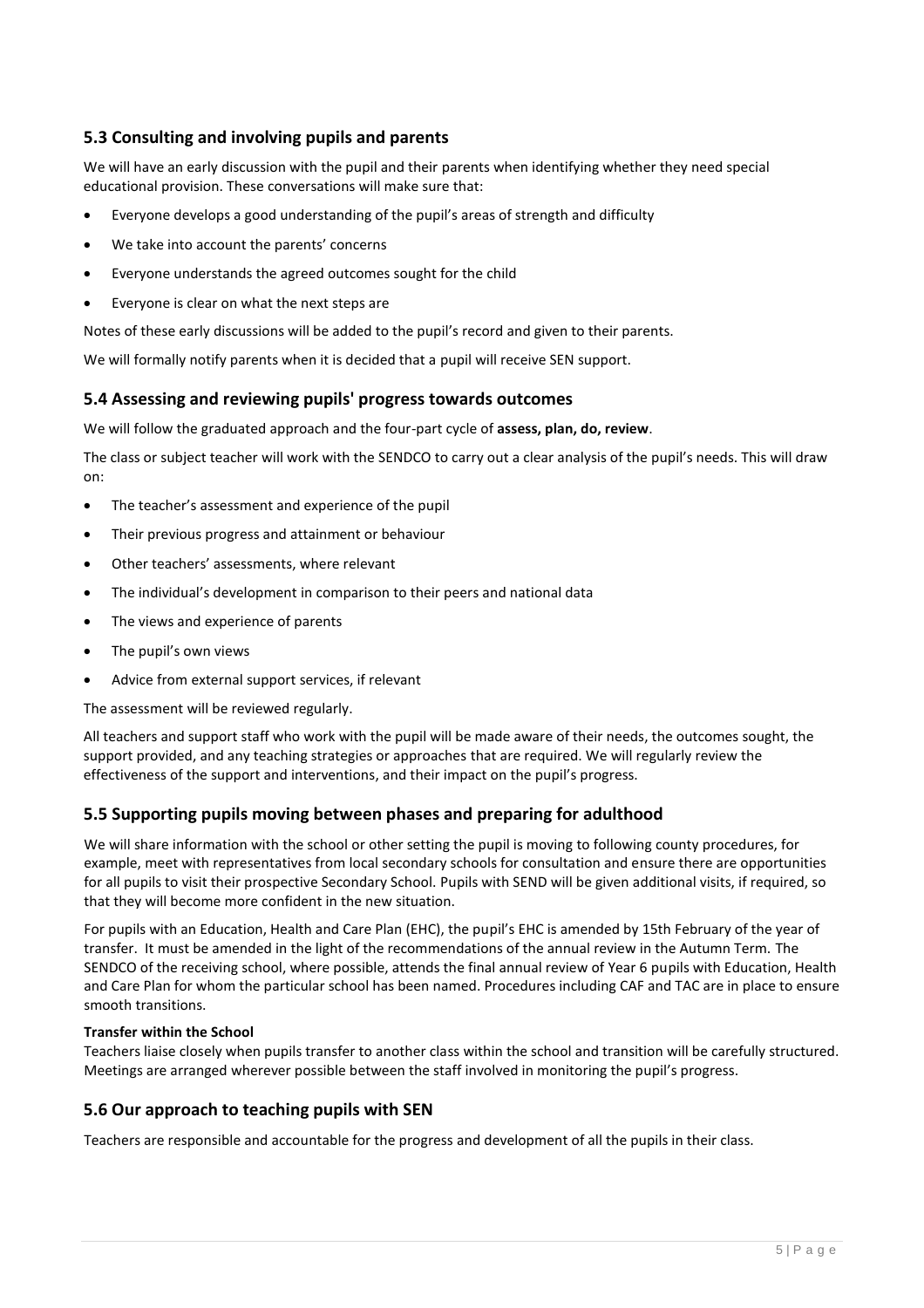High quality teaching is our first step in responding to pupils who have SEND. This will be differentiated for individual pupils.

In addition, the SENDCo and the class teacher, together with specialists and involving the pupil's parents/carers, consider a range of teaching approaches, appropriate equipment, strategies and interventions in order to support the child's progress. Outcomes are agreed and progress reviewed regularly through SEND surgeries.

### **5.7 Adaptations to the curriculum and learning environment**

We make the following adaptations to ensure all pupils' needs are met:

- Differentiating our curriculum to ensure all pupils are able to access it, for example, by flexible grouping, 1:1 work, scaffolds, use of technology
- Adapting our resources and staffing
- Using recommended aids, such as laptops, visual timetables, larger font, etc.
- Scaffolding our teaching, for example, giving longer processing times, pre-teaching of key vocabulary, reading instructions aloud, etc.

### **5.8 Additional support for learning**

We have teaching assistants who are trained to deliver interventions such as Nessy, Social Skills, Lego therapy, Colourful Semantics, RWI Fast Track Tutoring and Precision Teaching.

Teaching assistants will support pupils on a 1:1 basis when it is agreed by the SENDCo or incorporated into an individual EHCP.

Teaching assistants will support pupils in small groups as directed by the class teacher.

The school is able to call upon the expertise of a wide range of support services and external agencies. This includes outreach Autism teachers, West Berkshire Cognition and Learning Team, Cranbury College outreach, Educational Psychologists, Occupational Therapists, Physiotherapists, Primary Mental Health Support Workers, Speech and Language Therapists and others.

#### **5.9 Expertise and training of staff**

Our SENDCO has 12 years of experience in this role and has worked in specialist provision, mainstream, independent and international primary schools as both a teacher and a senior leader.

Teaching assistants will support pupils on a 1:1 basis when it is agreed by the SENDCo or incorporated into an individual EHCP.

Teaching assistants will support pupils in small groups as directed by the class teacher.

The school is able to call upon the expertise of a wide range of support services and external agencies. This includes outreach Autism teachers, West Berkshire Cognition and Learning Team, Cranbury College outreach, Educational Psychologists, Occupational Therapists, Physiotherapists, Primary Mental Health Support Workers, Speech and Language Therapists and others.

#### **5.10 Evaluating the effectiveness of SEN provision**

We evaluate the effectiveness of provision for pupils with SEND by:

- Reviewing pupils' individual progress towards their goals each term
- Reviewing the impact of interventions each term
- Using pupil questionnaires
- Monitoring by the SENDCo
- Using One Page Profiles and regular assessments to measure progress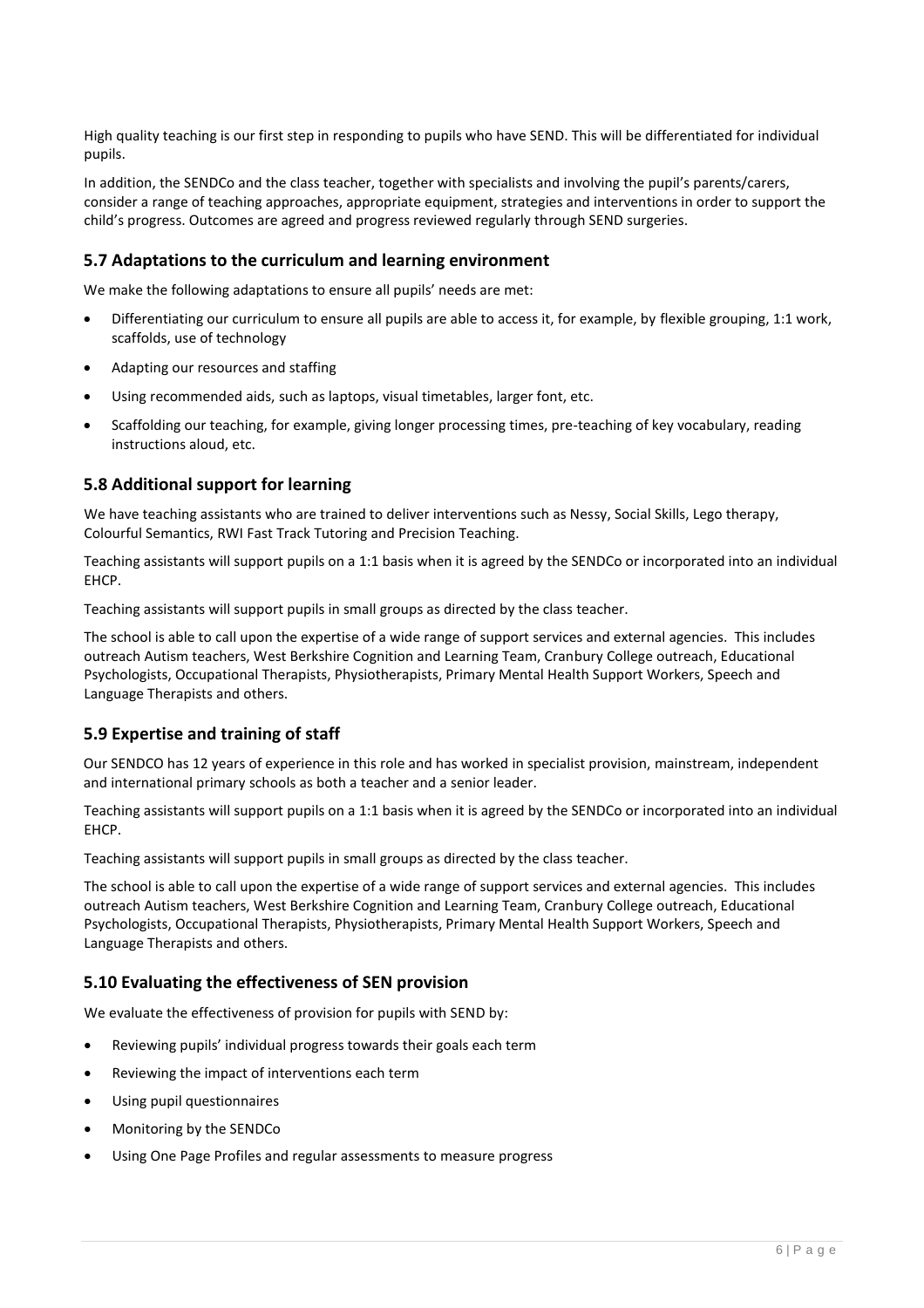- Holding annual reviews for pupils with EHC plans
- Termly SEND surgeries

# **5.11 Enabling pupils with SEND to engage in activities available to those in the school who do not have SEND**

All of our extra-curricular activities and school visits are available to all our pupils, including our before-and after-school clubs. Where a pupil has significant need the SENDCo will work with parents to plan reasonable adjustments that may need to be made.

All pupils are encouraged to go on our residential trips.

All pupils are encouraged to take part in sports day/school plays/special workshops, etc

No pupil is ever excluded from taking part in these activities because of their SEND or disability.

*Further information and guidance can be found in on Accessibility plan which is shared on the school website [\(https://www.battleprimary.co.uk/page/?title=Policies&pid=15](https://www.battleprimary.co.uk/page/?title=Policies&pid=15) [\)](https://www.battleprimary.co.uk/page/?title=Policies&pid=15)* 

## **5.12 Support for improving emotional and social development**

We provide support for pupils to improve their emotional and social development in the following ways:

- Pupils with SEND are encouraged to be part of the school council
- Pupils with SEND are also supported to form friendships through the provision of Quiet Club at lunchtime and further intervention, for example Lego Therapy and ELSA

We have a zero tolerance approach to bullying.

#### **5.13 Working with other agencies**

The school is able to call upon the expertise of a wide range of support services. This includes outreach Autism teachers, Cranbury College outreach, Educational Psychologist, Occupational Therapists, Physiotherapists, Primary Mental Health Support Worker, Speech and Language Therapists, West Berkshire Cognition and Learning and others.

We are committed to using the expertise and advice provided by these professionals.

These support services are consulted following discussions with **Louise Burridge, Principal** or **Catherine Hudson, SENDCo**, and with the full agreement of parents/carers.

For assessment and advice from most of these services a request form must be filled in first, following which additional information may be required e.g. the service's own checklist, and information about strategies already in use.

The local offer lists the services we currently use. Other health, social services, and voluntary organisations can be contacted as required.

## **5.14 Complaints about SEN provision**

Complaints about SEN provision in our school should be made to the principal in the first instance. They will then be referred to the school's complaints policy.

The parents of pupils with disabilities have the right to make disability discrimination claims to the first-tier SEND tribunal if they believe that our school has discriminated against their children. They can make a claim about alleged discrimination regarding:

- Exclusions
- Provision of education and associated services
- Making reasonable adjustments, including the provision of auxiliary aids and services